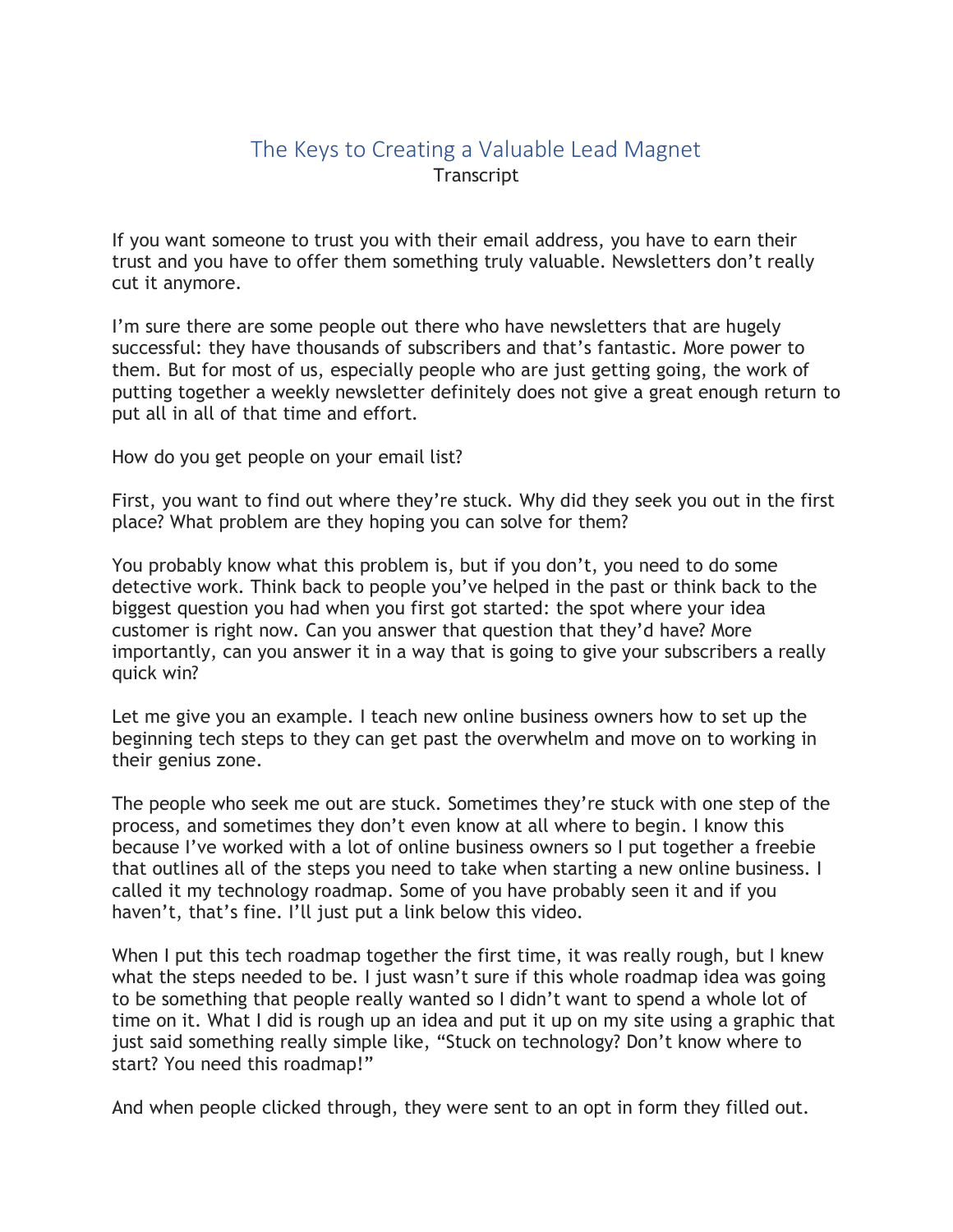Once they confirmed their email address, they received the roadmap. After that simple, rough, version was done, I started promoting it. I talked about it on social media. I ran a few Facebook ads, I even provided a link to it on my business card. I came up with a url that was launchtechmadeeasy.com/free and put it on my business card. I can change out the thing I'm offering, but that's a really easy link for people to remember, that way people could go to that link and get a copy of the tech roadmap and I could add them to my email list.

I didn't want to put a whole lot of time into making it really pretty or have a designer look at it until I was sure that it was something people wanted. And they did. So it actually turned out to be a pretty popular opt in for me. Once I knew that, I sent that kind of rough, ugly copy to a designer and had her make it look nice.

That's the version of the tech roadmap people get when they go to my site today. Now I've created a lot of freebies over the years and I've helped people create their own freebies and I've learned a few tips and tricks.

So here's the good, the ad and the ugly about creating your freebie, your lead magnet, your freemium or your free offer.

The biggest mistake I see people making when creating freebies is the they spend way too much time deciding exactly what they want to offer rather than on creating the freebie. First, you want to test your idea. put together what you think people want to know more about, and just get it out there. Do not spend more than a day or two on this stuff. Then, if you want to get fancy you can send it out to a designer.

The entire process from idea to having a finished product should take no longer than three days. Three. That's my challenge to you.

You may already have something that will work. Maybe it's a blog post that was popular for you, or a snippet from a podcast you appeared on, or a Facebook Live you recorded. Identify what people want to learn and will find valuable and then turn that into a piece of consumable content once you know you have a winning idea.

The biggest mistake I see people making is they spend way too much time creating the freebie but the next biggest mistake is that they make a freebie that is so complicated and so involved it takes their ideal customer too long to get a result. You don't want something that is going to go into someone's inbox and then when they open it, they think, "Well, I don't have the time to get to this now, I'll have to save it and get to it later."

The reality is they will never, ever get to it later. I mean that's probably happened to all of us right? We've gotten something in our email inbox that looks really interesting, so we pop it open and take a look and think, oh my gosh, this is just too much. I can't do this right now. I mean I've even had this happen with physical books for Amazon. I ordered the book because someone recommended it to me or it looks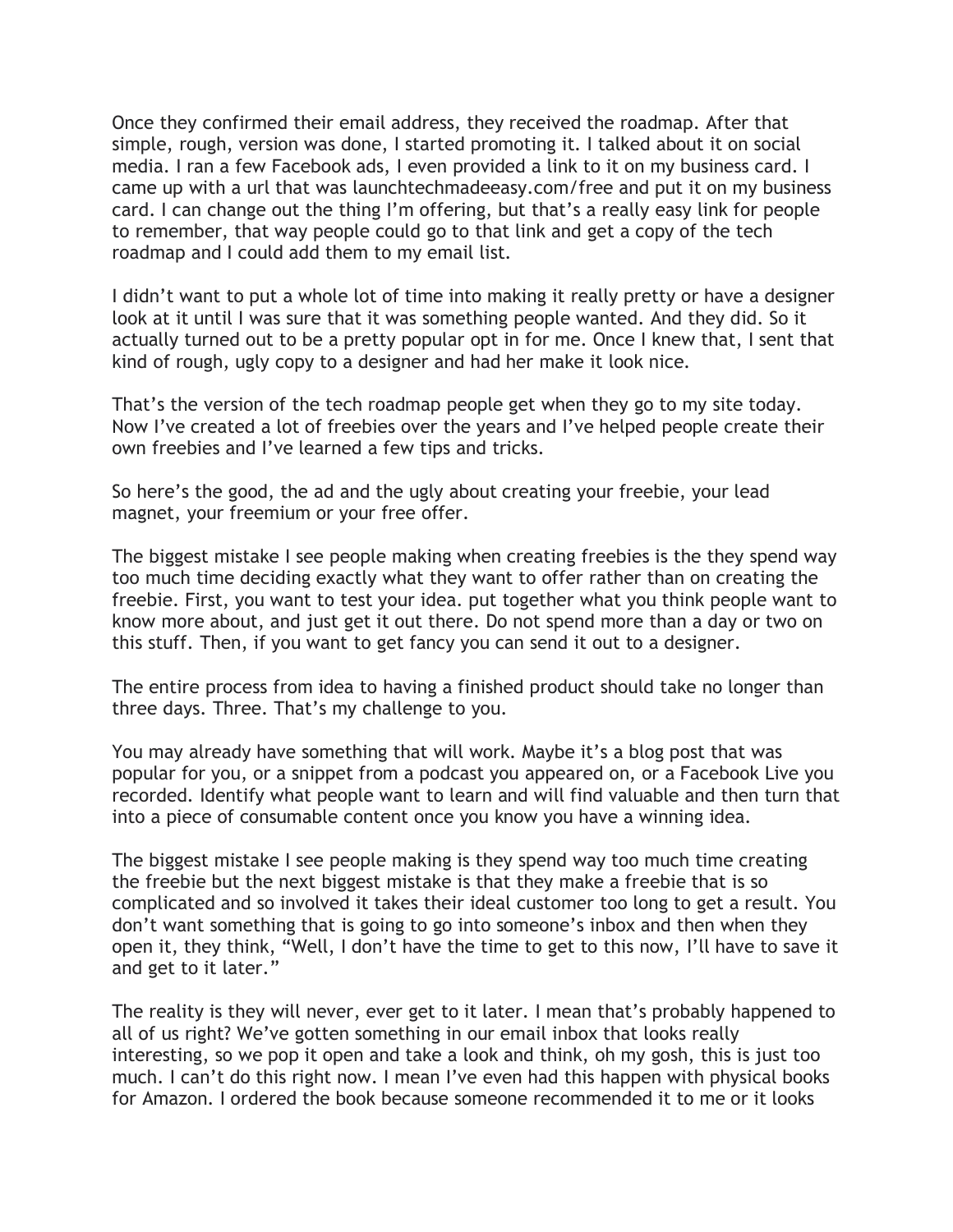really interesting and it get it and it's just too much for me right now. So I put it aside.

You don't want that to happen to your freebie. Okay?

Make it really easy to consume. You also want it to be a quick win. You want the person who receives it to implement it right away and get so excited about the result that she tells all of her friends about it and then says, "You know, you gotta go get this!

Things like checklists, blueprint guides are really quick and easy and get a great result. A lot of people ask about offering a free chapter from a book. Now if that's your idea, I'm going to encourage you to take the chapter you are thinking about offering and distill it down into something that is actionable. Something that encourages action to solve a particular pain that they might have.

Can you make it into a checklist/ Can you turn it into a blueprint? Can you summarize it? Could you record it into a quick little audio file? Can you show the person what you've learned and then make the how portion the part they'll eventually pay you for?

Is it possible your freebie will get shared around without you getting an email address for someone? Absolutely. But if the content is good enough the people who get it because it's being shared around are going to want to go to your site and subscribe themselves so that they don't miss out on anything in the future.

Just make sure your website address is on anything you create so if it does get passed around and people want to find you they know where to do that. Putting your company name on there isn't nearly as good as putting the url where they can find your free offer so they can get it themselves.

Okay, let's talk about best practices for freebies.

If spending too much time creating or consuming freebies is your biggest problem, there are a few things you can do to make sure your free is in tip top shape and ready to go:

The first is to make sure that it actually is valuable content. You want someone who opts in to think, "Oh my goodness, if this is her free content, I can't even imagine what her paid content must be like!" Too often people are really afraid to give away their best content because they think they're going to give away all of their secrets, but honestly… here's a little tough love… if your program or your method or whatever you're teaching can be given up in a one-page checklist or guide, you may need to rethink your expertise.